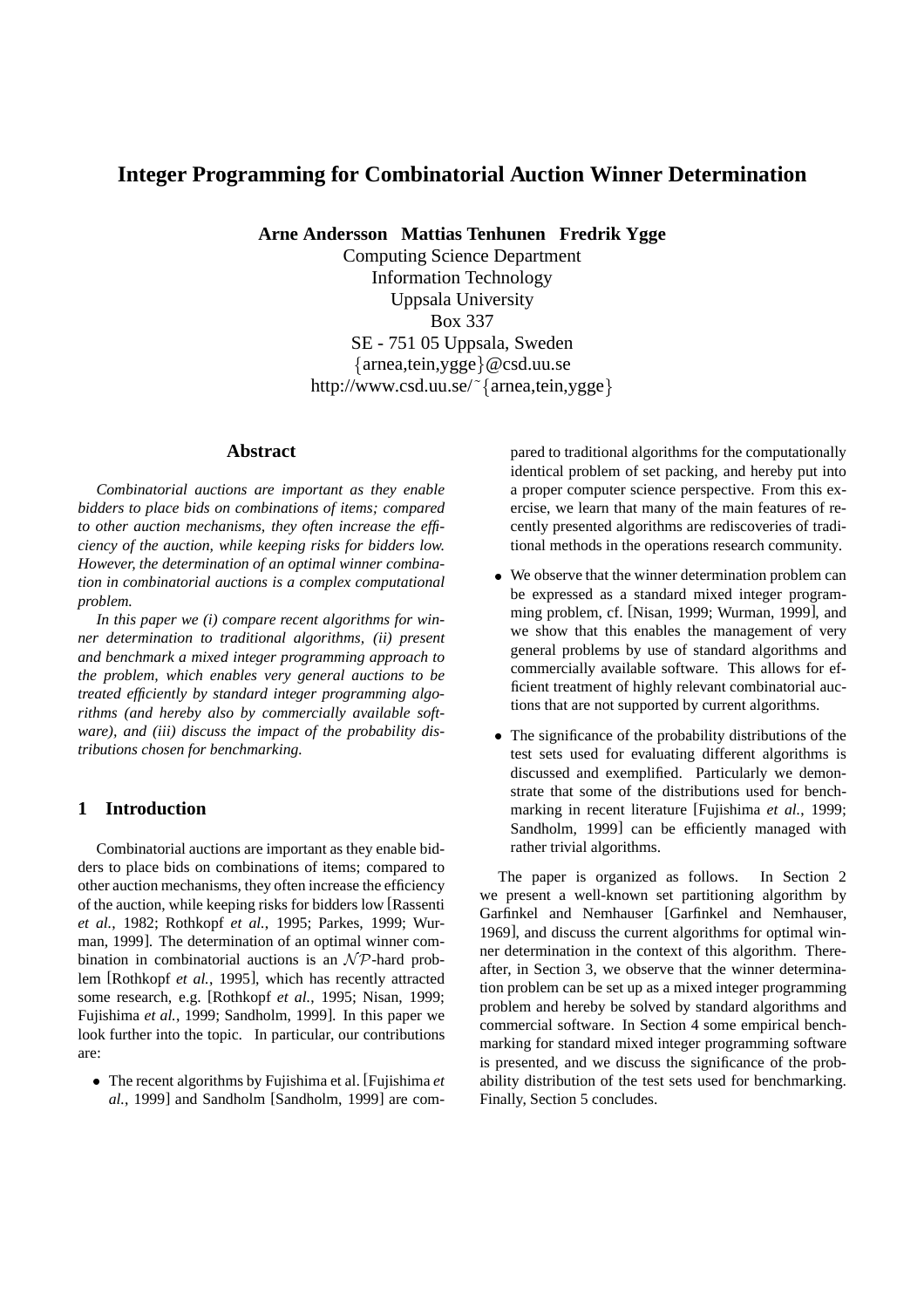## **2 Recent winner determination algorithms and traditional algorithms for corresponding problems**

Before discussing how very general versions of winner determination can be solved by general purpose algorithms, we investigate the basic case in which a bid states that a bundle of commodities,  $\mathbf{q}_i = [q_{i1}, q_{i2}, \dots, q_{ik}], q_i \in \{0, 1\}$  also (*k* is the number of commodities) is valued at  $v_i \in \mathbb{R}$ . Given a collection of such bids, the surplus maximizing combination is the solution to the integer programming problem [Wurman, 1999; Nisan, 1999]:

$$
\max_{s,t} \sum_{i=1}^{n} v_i B_i s.t. \sum_{i=1}^{n} q_{ij} B_i \le 1, 1 \le j \le k
$$
\n(1)

where  $n$  is the number of bids and  $B_i$  is a binary variable representing whether bid  $i$  is selected or not.

We focus this presentation around a set partitioning algorithm introduced by Garfinkel and Nemhauser [Garfinkel and Nemhauser, 1969]. (For definitions of the set partitioning problem and related problems, cf. Balas and Padberg [Balas and Padberg, 1976], and Salkin [Salkin, 1975].) As pointed out by the originators, "the approach is so simple that it appears to be obvious. However, it seems worth reporting because it has performed so well". Indeed, some of the experimental results reported by Garfinkel and Nemhauser seem surprisingly good compared to recent experiments when taking the hardware performance at that time into account.

The principles of the Garfinkel-Nemhauser algorithm are as follows. The algorithm creates one list per row (i.e. commodity) and each column (set/bid) is stored in exactly one list. Given an ordering of the rows, each set is stored in the list corresponding to its first occurring row. Within each list, the sets are sorted according to increasing cost. The search for the optimal solution is done in the following way:

- 1. Choose the first set from the first list containing a set as the current solution.
- 2. Add (to the current solution) the first disjoint set from the first list—corresponding to a row not included in the current solution—containing such a disjoint set, if any.
- 3. Repeat Step 2 until one of the following happens: (i) *The cost for the current solution exceeds the cost for the best solution:* this branch of the search can be pruned. (ii) *Nothing more can be added:* check if this is a valid solution/the best solution so far.
- 4. Backtrack: Replace the latest chosen set by the next valid set in its list and go to Step 2. When no more

sets can be selected from the list, back up further recursively. If no more backtracking can be done, terminate.

Since the problem of Equation (1) is equivalent to the definition of set packing and the problems of set packing and set partitioning can be transformed into each other [Balas and Padberg, 1976], the Garfinkel-Nemhauser algorithm can be used for winner determination in combinatorial auctions. It is also clear that it is trivial to modify the algorithm to be suited for set packing without any modification of the input; it is only a minor modification of the pruning/consistency test. Specifically, the sets need to be renamed as bids, cost has to be replaced by valuation, and item 3 needs to be replaced by:

Repeat Step 2 until one of the following happens: (i) *The value of the current solution can not exceed the value of the best combination found so far:* this branch of the search can be pruned. (ii) *Nothing more can be added:* check if this is the best solution so far.

As seen from the above description, the currently best performing winner determination algorithm<sup>1</sup>, the CASS algorithm [Fujishima *et al.*, 1999], is apparently in major parts a rediscovery of the Garfinkel-Nemhauser algorithm. The main principles of both algorithms are to (i) put the bids in lists corresponding to the different commodities (called *bins* by Fujishima et al.), (ii) sort the bids in the list in some cost (valuation) related order, (iii) do pruning whenever the current combination cannot be better than the best one found so far, and (iv) do standard backtracking. There are essentially two significant differences between CASS and the Garfinkel-Nemhauser algorithm: (i) caching of partial search results, and (ii) improved pruning.

The caching, normally referred to as dynamic programming, is done by storing partial search results in a table. This is reported to often pay off, as many partial allocations share the same "rest term" (i.e. remaining unassigned commodities) [Fujishima *et al.*, 1999]. The cache can hereby also be used for pruning; whenever the "rest term" is a subset of an already cached "rest term" and the surplus of the current allocation plus the surplus of the cached allocation is smaller than the surplus of best combination found so far, this branch of the search can be pruned.

Compared to the simple pruning described in the Garfinkel-Nemhauser algorithm, Sandholm's algorithm [Sandholm, 1999] and the CASS algorithm [Fujishima *et al.*, 1999], use a more sophisticated technique which essentially is the ceiling test [Salkin, 1975].

<sup>&</sup>lt;sup>1</sup>At the presentation of CASS at IJCAI 1999 in Stockholm, the CASS algorithm [Fujishima *et al.*, 1999] was reported to outperform Sandholm's winner determination algorithm [Sandholm, 1999] by approximately two orders of magnitude for the distributions tested.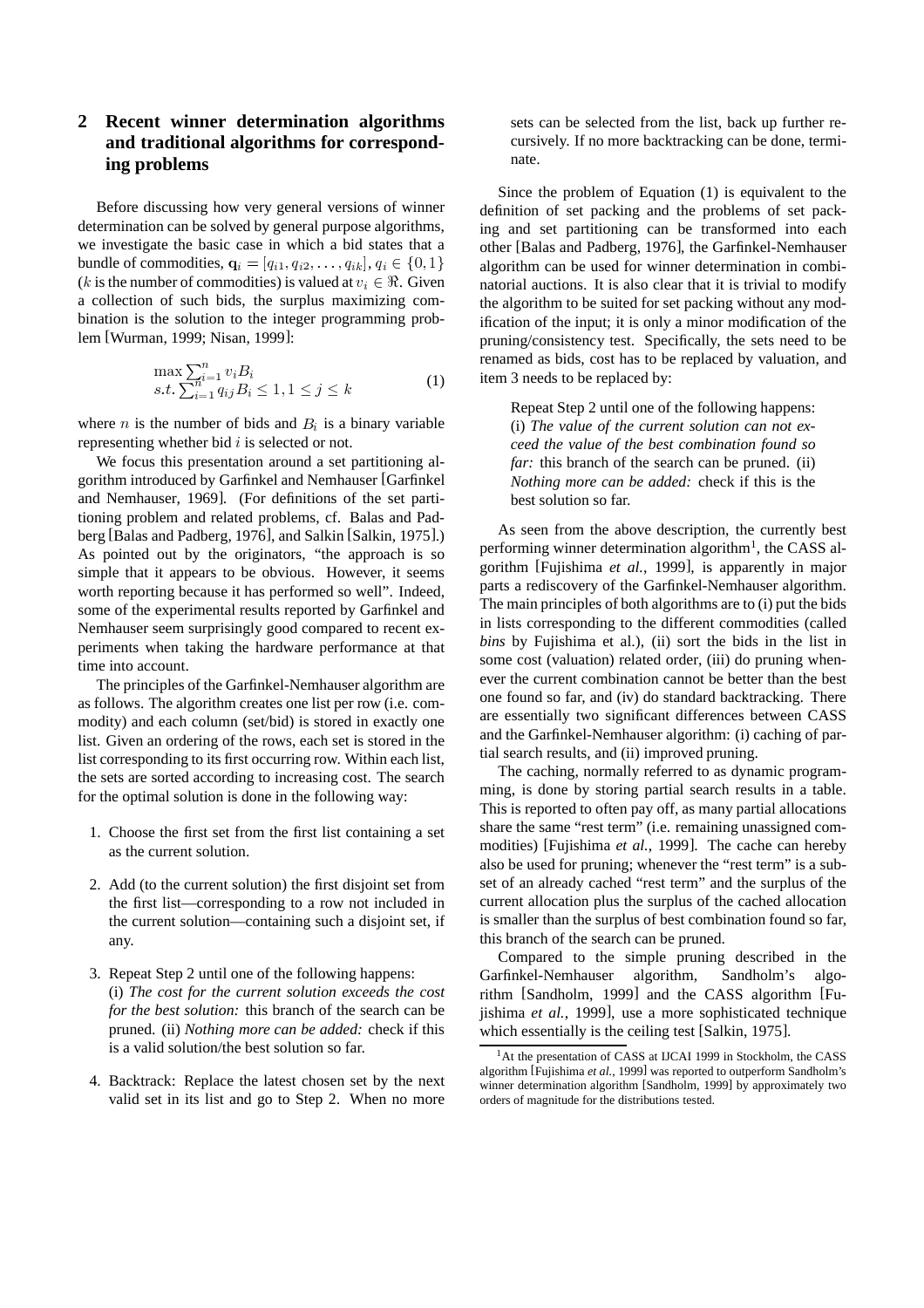# **3 Combinatorial auction winner determination as a mixed integer programming problem**

In this section we describe how very general optimal winner determination problems can be formulated as a mixed integer problem. For reading on mixed integer programming (MIP) in itself and its relation to set packing etc., we refer to the literature on combinatorial optimization and operations research, e.g. [Balas and Padberg, 1976; Garfinkel and Nemhauser, 1969; Salkin, 1975].

As discussed below, by properly formulating the problem, we get a large number of very attractive features. These include:

- The formulation can utilize standard algorithms and hence be run directly on standard commercially available, thoroughly debugged and optimized software, such as CPLEX.<sup>2</sup>
- There may be multiple units traded of each commodity.
- Bidders are not restricted to bid for integer amounts.
- Bidders can construct advanced forms of mutually exclusive bids.
- Sellers may have non-zero reserve prices.
- There need not be a distinction between buyers and sellers; a bidder can place a bid for buying some commodities and simultaneously selling some other commodities.
- Complicated recursive bids with the above features can be expressed.
- Very general constraints can be expressed.
- Settings without free disposal (for some or all commodities) can be managed.

It should be pointed out that CASS and Sandholm's algorithms can handle some of the generalizations above. For example, mutually exclusive (XOR) bids are easily formulated by adding dummy commodities (e.g.  $"a$  XOR  $b \Leftrightarrow (a \wedge c) \vee (b \wedge c)$ "), but such transformations often give rise to a combinatorial explosion of bids [Nisan, 1999].

It is noteworthy that the formulation of Equation (1) can be run directly by commercially available software, and in Section 4 some empirical comparison between recent algorithms and the standard CPLEX software is shown. (Note that the formulation of Equation (1) only is applicable to the simple case discussed in Section 2 and that the linear programming form of the winner determination problem in general will look different.) However, the possibility of using off-the-shelf software has been overlooked and current benchmarked algorithms [Fujishima *et al.*, 1999; Sandholm, 1999] are written from scratch. (The formulations of this problem given by Rothkopf et al. [Rothkopf *et al.*, 1995], Fujishima et al. [Fujishima *et al.*, 1999], and Sandholm [Sandholm, 1999], are however not suited as direct input for standard software.)

The formulation used here conforms with the formulations by Wurman [Wurman, 1999] and Nisan [Nisan, 1999]. Compared to these formulations, we observe that much more general combinatorial auctions than the ones treated so far can be expressed as mixed integer problems, and that they can be successfully managed by standard operations research algorithms and commercially available software.

With standard MIP methods, any constraint that can be expressed in linear terms in the involved variables can be used when defining a bid. Thus in the general case, the objective function will consist of terms representing the value of a (certain part of a) bid, times the degree to which it is accepted. That is, we need not restrict the auction to only binary choices. Correspondingly, the feasibility constraint need in the general case not be restricted to the cases where there is only one unit for sale of each commodity, free disposal can be assumed, etc.<sup>3</sup> It is also possible to use the MIP approach for the minimal winning bid problem [Rothkopf *et al.*, 1995], i.e. the problem of replying to the question "If I request these and these amounts of these and these commodities, how much do I have to pay to get my bid accepted?".

Clearly, requiring that each bidder should give its bids as terms to be added to the objective function and the feasibility constraints together with a number of constraints may be a too heavy burden put on a bidder, cf. [Nisan, 1999]. Therefore it makes sense to construct different high level support for expressing bids and using the combinatorial auction.

## **4 Empirical benchmarking**

In this section we give some empirical data in order to compare the new approach to optimal winner determination based on standard MIP (and consequently tested with offthe-shelf software) to current highly specialized approaches in cases where these can be applied.

It is generally recognized that it is most unfortunate that real-world test data are not available. As long as no such

<sup>2</sup>See www.cplex.com

<sup>&</sup>lt;sup>3</sup>The free disposal assumption (i.e. that non-allocated resources can be disposed without a cost) typically has a very drastic impact on "anytime behavior"; without the free disposal assumption, finding a feasible allocation is significantly harder.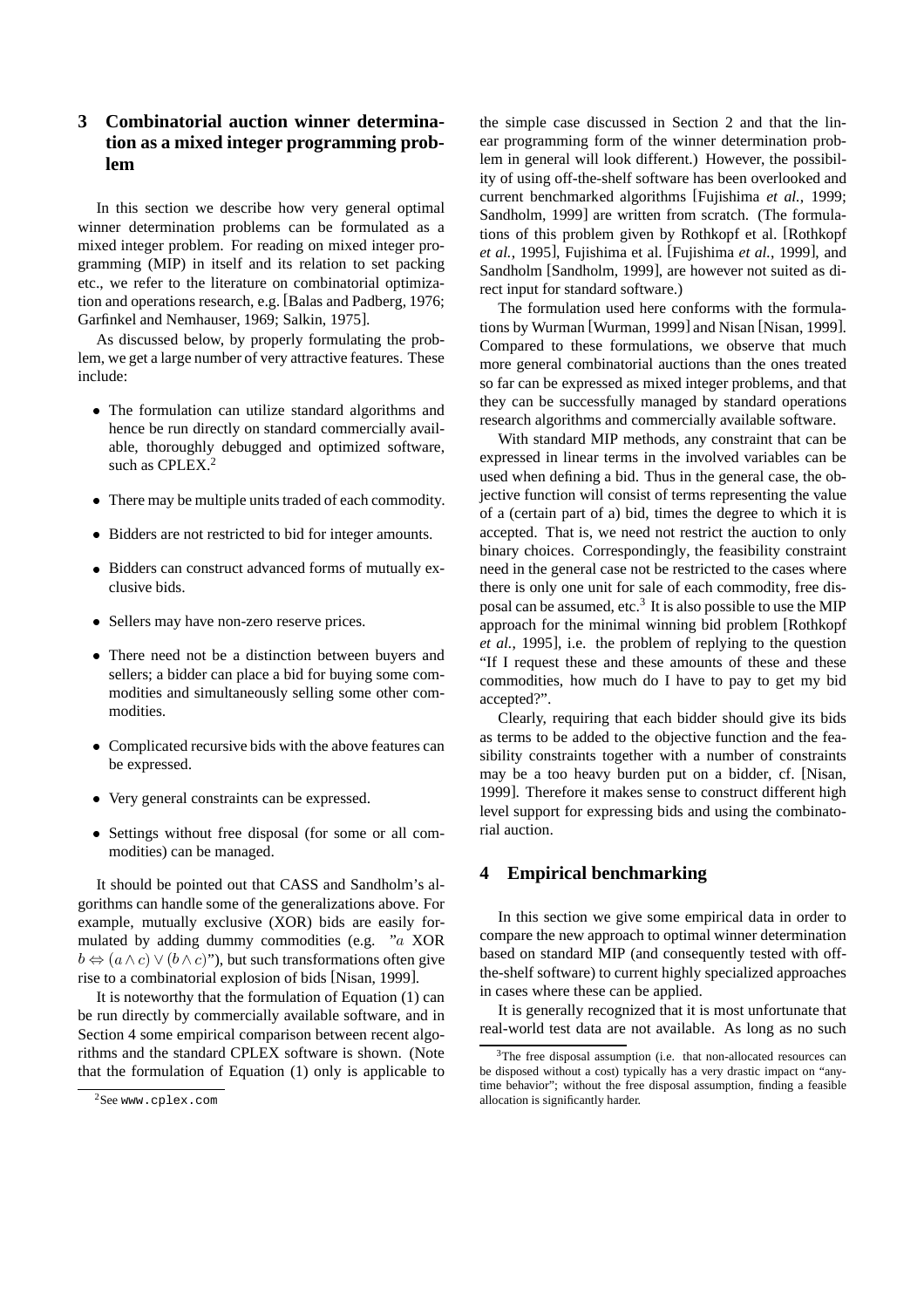test data is available, it is perhaps reasonable to try different types of distributions and try to identify what types distributions are "hard" and which ones are "easy" for different types of algorithms. The empirical benchmarks are performed on the same test data as was given by Sandholm [Sandholm, 1999] and Fujishima et al. [Fujishima *et al.*, 1999]. We use these tests not because we are convinced that they are the most relevant, but because they are the only ones for which we have data for competing algorithms. Our experience so far is that (seemingly small differences of) the bid distributions chosen have an *extreme* impact on the performance of the algorithms. It is theoretically shown that (unless  $P = \mathcal{NP}$ ) no efficient general optimal algorithm can be constructed [Rothkopf *et al.*, 1995] (not even if a certain approximation error can be tolerated [Sandholm, 1999, Proposition 2.3]). Therefore one should be very careful when arguing about the practical usefulness of an algorithm without access to real data.

The software used is CPLEX version 6.5. The hardware setup of the experiments has been one standard uniprocessor  $550$ MHz PC with  $128$ Mb of RAM memory.<sup>4</sup> The time required for loading the test data into memory has not been included in the results below. The time reported is "wall time", i.e. an upper bound on processor time used.

For the sake of reproducibility, all test data and programs required for generating the CPLEX input format, as well as detailed descriptions of the CPLEX settings used is available from the Internet.<sup>5</sup>

Figure 1 to Figure 5 show the results of the respective tests. For each distribution, 10 instances have been tested, which is sufficient for obtaining a basic illustration. The instance sizes have been selected to match the sizes tested in the literature and/or to give reasonable computation time.

During the search for the optimal solution, CPLEX reports the best solution found so far (i.e. works as what is sometimes referred to as an anytime algorithm). In the figures, the curves denote the surplus of the currently best solution normalized by the surplus of the optimal solution. For each moment in time, the worst, average and best solution is plotted. The point at which optimality is verified is marked as a special point ( $\triangleright$  and  $\triangleleft$  for minimum and maximum time respectively,  $\diamond$  for the average, and  $*$  for all instances other than min and max).

We have tested the following distributions.

#### *Random* [Sandholm, 1999]

**Definition:** For each bid, pick the number of commodities requested randomly from 1 to the number of commodities in the market. Randomly choose the actual commodities requested without replacement. Draw a random integer valuation between  $1$  and  $1000$ . (For this and all other distributions we have used integer valuations for simplicity of parsing etc. However, our experience is that changing to real numbers increases computation time by less than 10%; a negligible number for our purposes.)

**Results and discussion:** CPLEX determines the optimal winner efficiently, see Figure 1; the timings are superior to those presented by Sandholm [Sandholm, 1999]. Furthermore, we note that this distribution is very simple in the following sense: Since the price of a bid is not weighted by the number of commodities, small bids will be dominating. A simple preprocessing, *column dominance checking* [Salkin, 1975], will decrease the problem size to a simple degenerate case. On a high level: for large test sets, the probability that any bid requesting more than one commodity is in the optimal combination is close to nil. (Hint: The expected summed valuation of two bids requesting only one commodity is twice the expected valuation of a bid requesting two commodities, and so on.) We have implemented simple algorithms for doing column dominance checking and they have, for all instances with a significant number of bids, been able to reduce the number of bids to the number of commodities (and obtain the optimal solution without any further processing). As an example we can—instead of using CPLEX—simply reduce  $180000$  bids (and  $30$  commodities) to  $30$  bids (and also find the optimal combination) in 4s with a non-optimized Java implementation of a heuristic column dominance checking algorithm on an ordinary 550MHz PC. Clearly, this suggests that a trivial approximate algorithm should be used for this distribution: Select the highest bid—requesting only one commodity—for each commodity. For all bid sets we have tried (of any significant size), this would have resulted in an optimal solution.

The special character of the computation—only one "step" in the surplus of the best and worst solutions and  $10$ steps for the average solution—is explained by the nature of the distribution. From the above reasoning, it is easy to see that one can establish one price per commodity supporting the optimal allocation. When this holds, an LP solution to the problem is the optimal allocation [Nisan, 1999]. The principle of CPLEX (which is to first establish an LP solution and then do a branch and bound) then explains this behavior.

The characteristics of the **weighted random** distribution [Sandholm, 1999] are similar both in terms of computation time as well as in the possibility to use a trivial highly efficient approximate algorithm. (In this case the trivial algorithm is to simply select the bid with the highest valuation.)

<sup>&</sup>lt;sup>4</sup>Note that the software we have used also is available in versions for parallel execution. Hence, by using a high performance parallel platform, performance can be improved significantly if required.

 $5$ See www.docs.uu.se/ $\text{Tein/IPForComb.html}$ .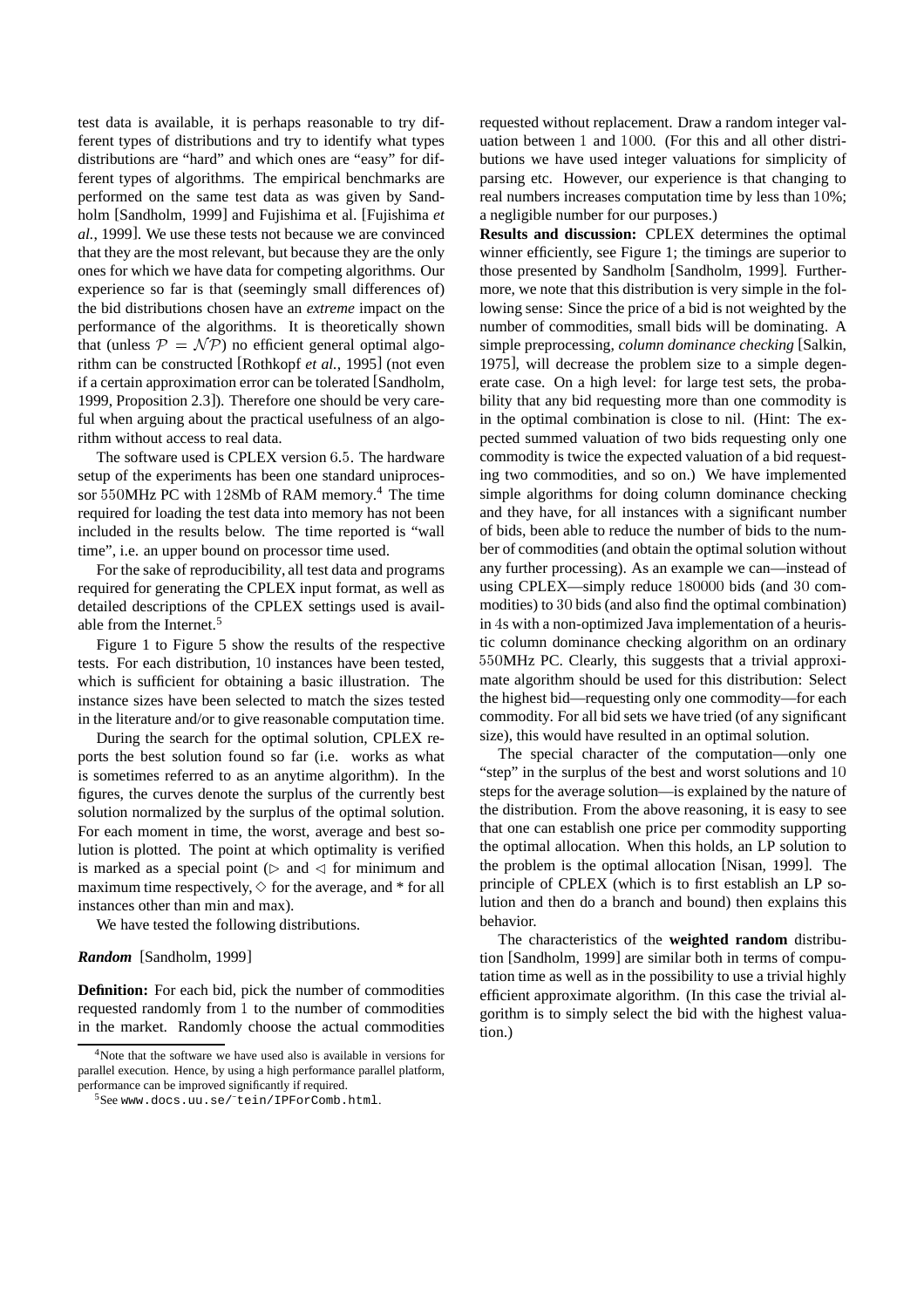

**Figure 1.** The *Random* distribution for 2000 bids and 400 commodities. For this distribution the time for obtaining the optimal combination and being able to guarantee this optimality is the same for most tested instances. Worst case is in the area of 160s. In comparison, Sandholm's algorithm is reported to manage 1000 bids and 400 commodities in approximately 6000s on average.

*Uniform* [Sandholm, 1999]

**Definition:** Draw the same number of randomly chosen items for each bid. Pick an integer valuation from  $[500..1500]$  and multiply by the number of commodities.

**Results and discussion:** CPLEX performs well compared to Sandholm's implementation [Sandholm, 1999], cf. Figure 2. Still this appears to be a "hard" distribution for CPLEX.



**Figure 2.** The *Uniform* distribution for 500 bids and 100 commodities, where each bidder bids for three commodities. The difference between the different instances vary significantly, and the execution times vary from a few seconds to around 470s. Sandholm's algorithm is reported to manage 150 bids and 100 commodities in approximately 40000s on average. (For this latter instance size, CPLEX finds the verified optimal solution in around  $400$ ms.)

*Decay* [Sandholm, 1999].

**Definition:** Make the bid request a random commodity. Then repeatedly add a new commodity with probability  $\alpha$ until an item is not added or the bid requests all commodities in the market. Pick a random integer valuation between 1 and 1000 and multiply by the number of commodities requested.

**Results and discussion:** CPLEX performs well compared to Sandholm's algorithm [Sandholm, 1999], and rather large bid sets can be efficiently managed, see Figure 3.



**Figure 3.** The *Decay* distribution for 10000 bids and 200 commodities with  $\alpha = 0.55$ . Worst case is around 580s. For the same distribution with  $200$  bids and  $200$  commodities the execution time with Sandholm's algorithm is reported to be around  $40000$ s.

#### *Binomial* [Fujishima *et al.*, 1999]

**Definition:** The probability distribution for a bid requesting n commodities of  $k$  commodities in the market is

$$
f(n) = p^{n}(1-p)^{k-n} \binom{k}{n},
$$

with  $p = 0.2$ . An integer valuation is drawn from 500 to 1500 and multiplied by  $n$ .

**Results and discussion:** Under the assumption that the benchmarks given by Fujishima et al. [Fujishima *et al.*, 1999] denotes the time required for finding a verified optimal solution<sup>6</sup>, the CASS implementation is faster than CPLEX (around  $20$  times) for  $30$  commodities and  $3000$ bids. Still CPLEX can manage rather big bid sets efficiently. (Note that in Figure 4,  $30000$  bids are used.)

The CASS algorithm was also reported to be tested on 1500 bids and 150 commodities [Fujishima et al., 1999]. However, a later version of the paper suggests that there was

<sup>&</sup>lt;sup>6</sup>It is an important distinction between the time required for finding an optimal solution and verifying that it is so. We have not been able to tell from the paper by Fujishima et al. [Fujishima *et al.*, 1999] which of the two they present.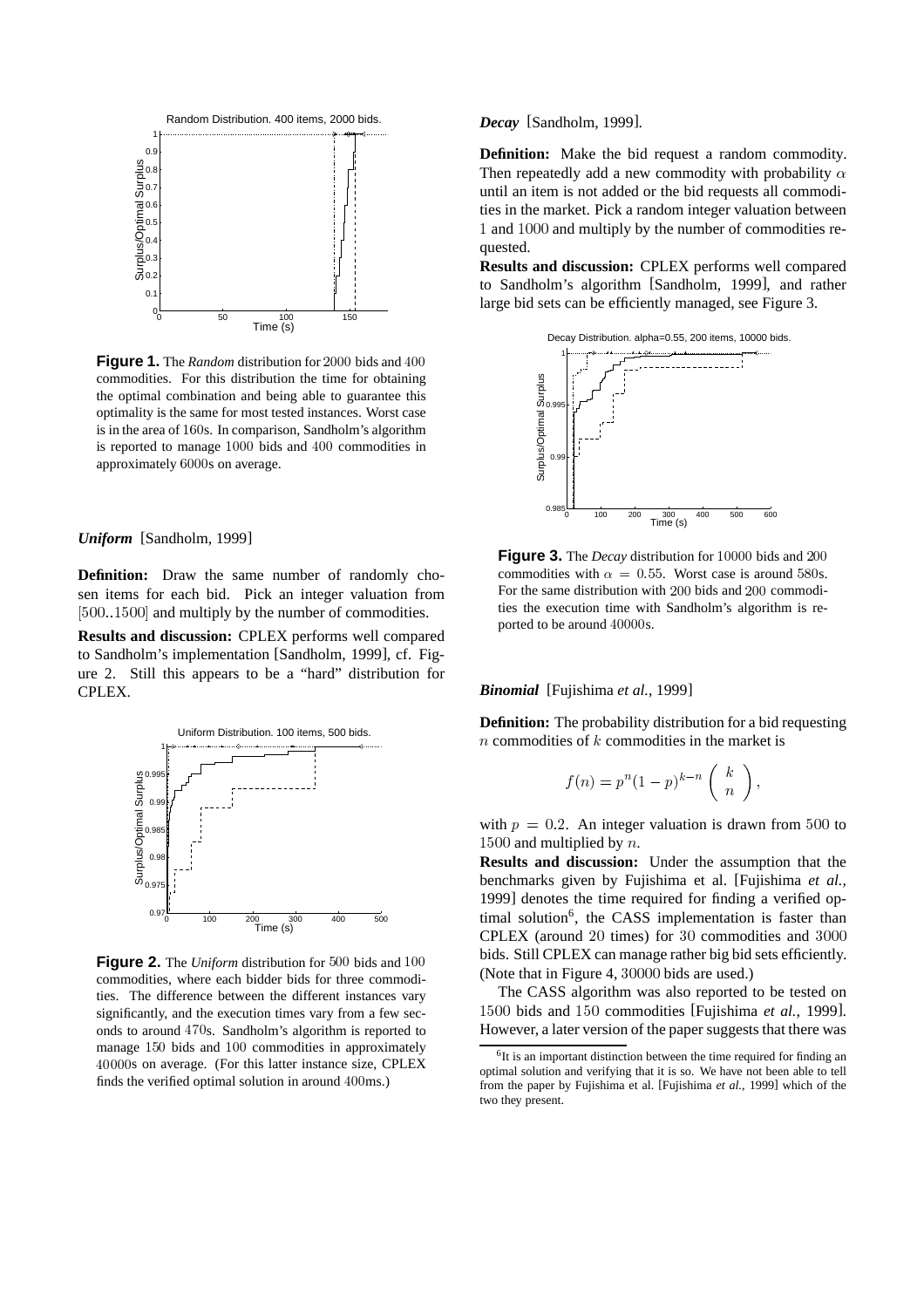



**Figure 4.** The *Binomial* distribution is shown for 30000 bids and 30 commodities. Here the relative surplus raises to the area of  $97\%$  in a few seconds. The optimal combination is normally found after between 30 and 150s. The worst case for finding a guaranteed optimal solution is around  $240s$ . (For smaller instances,  $3000$  bids, the timing reported for CASS are approximately 20 times better than the ones of CPLEX.)

a typo in the published version. Instead, the number of bids seem to be 15000. While CPLEX can manage 1500 bids efficiently, it fails to handle 15000 bids. On the other hand, it is interesting to note that this problem instance, which at a first glance appears to be "hard", actually turns out to be "easy". Indeed, there is a simple algorithm which from our experience outperforms CASS.

The reason that the problem is simple is, modulo some details, that as the number of commodities increase, the probability that two bids are conjunct increases. Therefore, the expected number of bids in the optimal solution is small (two or three).

A quickly programmed algorithm, enumerating all noncolliding combinations (i.e. it uses neither pruning nor ranking heuristics) finds the verified optimal solution in approximately  $15s$  on a standard  $450MHz$  PC with  $256Mb$ RAM. This is around 15 times faster than CASS, under the assumption that Figure 3 in the Fujishima et al. paper [Fujishima *et al.*, 1999] denotes 15000 bids. (If the number of bids is 1500 as stated in the paper the difference is of course larger.) This algorithm works as follows:

- 1. For each bid, construct a list of all non-colliding bids. Assuming a certain probability distribution and a certain number of commodities, the time for this is quadratic in the number of bids.
- 2. Combine bids in a depth first manner. No bid comparisons are made, instead we use the lists of noncolliding bids. As we combine bids, we also combine their lists by taking their intersection. The short length of the lists of non-colliding bids gives the fast execution. (For an input of  $15000$  bids,  $150$  commodities, and  $p = 0.2$ , a typical number of valid combina-

tions of two bids is  $250000$ , three bids  $40000$ , and four bids  $200.$ )

Of the  $15s$  spent on each test set, around  $14s$  were spent in step 1. Hence, neither pruning nor ranking heuristics can improve this algorithm significantly here.

#### *Exponential* [Fujishima *et al.*, 1999]

**Definition:** The probability distribution is defined as  $f_e(n) = Ce^{-n/p}$  (with C is assumed to be implicitly defined from  $\sum_{n=1}^{k} f_e(n) = 1$ , where k as before is the number of commodities). The valuation is an integer, rectangularly drawn from  $[500..1500]$  and multiplied by the number of requested commodities.

**Results and discussion:** CASS appears to be around a factor of two faster than CPLEX for 3000 bids and 30 commodities, cf. Figure 5. In an extended on-line version of their paper, Fujishima et al. report that the CASS algorithm finds the optimal solution (though it is not clearly stated that optimality is verified) in around  $550s$  for  $4500$  bids and  $45$ commodities. CPLEX finds the verified optimal solution for the corresponding instance size in around 8s on average (with small variation).



**Figure 5.** The *Exponential* distribution for 3000 bids and 30 commodities. The verified optimal solution is found in at most around  $2.3s$ . The corresponding timing for the CASS algorithm is slightly above 1s.

#### **4.1 Discussion**

In sum, CPLEX performs very well for many of the tested distributions. Under most reasonable assumptions of the collection of bids, the computation time is relatively small. Furthermore, if the bids are submitted in sequence under some amount of time, CPLEX can do subsequent searches starting from the best solution found up to the point of the arrival of a new bid. For the harder distributions—which hence are of main interest—CPLEX is around five orders of magnitude faster than Sandholm's algorithm. As CASS has been reported to outperform Sandholm's algorithm by around two orders of magnitude for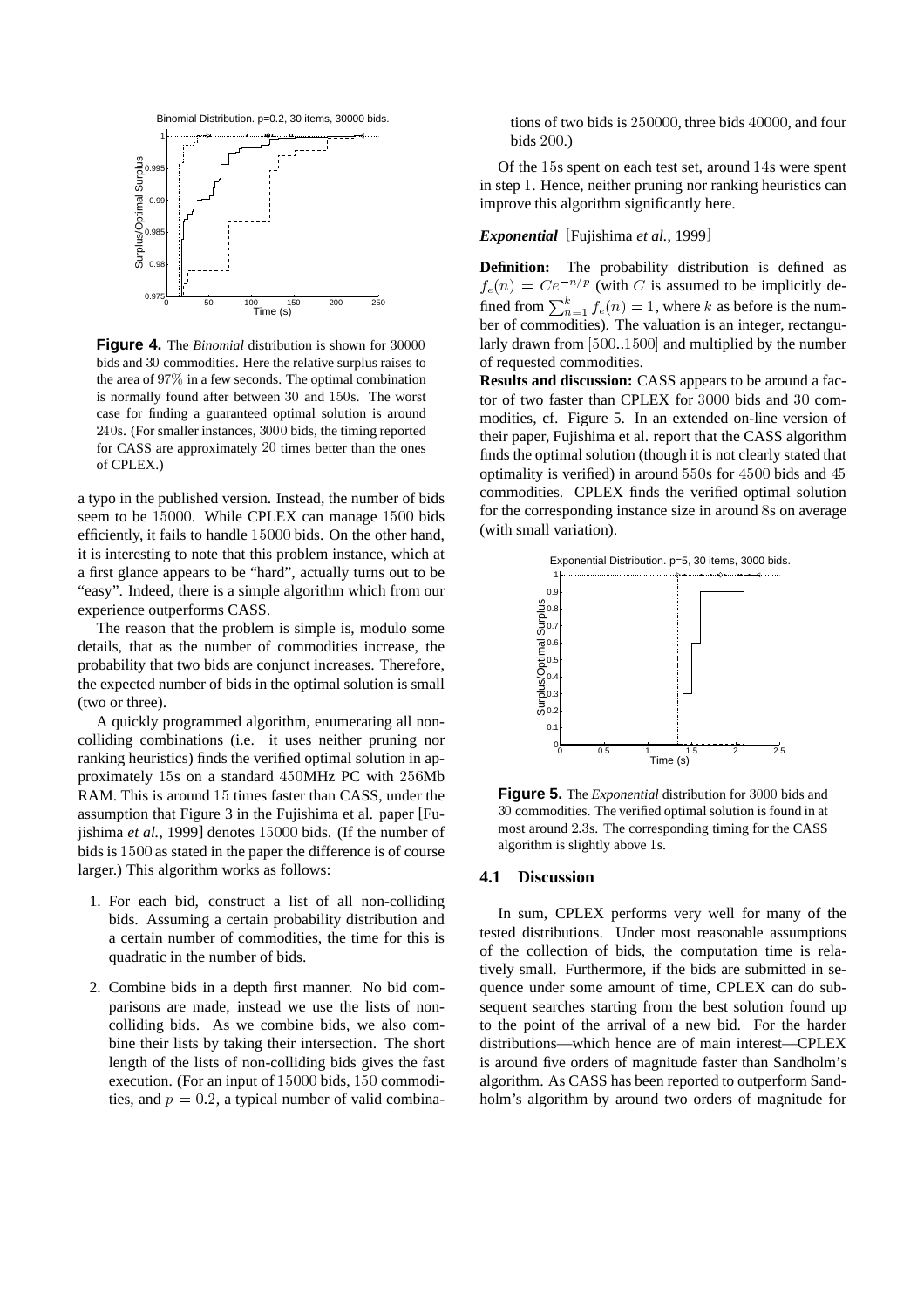the harder distributions, there is an indication that CPLEX also is faster than CASS is here. Still, as a consequence of the  $\mathcal{NP}$ -hardness of the problem (and as indicated by our empirical study), nor CPLEX nor any other known algorithm is a silver bullet for this problem. Even though CPLEX outperformed the recent algorithms for the sparser distributions (sparse in the sense that few bids collide), implicit enumeration algorithms—for example in the spirit of the Nemhauser-Garfinkel algorithm, cf. Section 2 becomes highly competitive for denser distributions. Again, we should bare in mind that CPLEX is a general-purpose software and that the comparisons only are performed for the very special cases where Sandholm's algorithm and the CASS implementation can be used.

From our experiments with different families of algorithms it is clear that if the probability distribution is known to the auctioneer, it is sometimes able to construct algorithms that capitalize significantly on this knowledge. Our main conclusion so far is that it is very important to obtain some realistic data and investigate whether it has some special structures that can be utilized by highly specialized algorithms (assuming that standard algorithms fall short on practically relevant instances).

The three examples of the *Random* distribution, the *Weighted random* distribution, and the *Binomial* distribution with many commodities are three very illustrating examples of distributions that at a first glance may seem "hard" but turn out to be rather "easy". As seen above, it is easy to construct very simple yet very efficient algorithms for these special cases.

The construction of realistic probability distributions based on some of our main application areas—such as electronic power trade and train scheduling markets—together with some reasonable agent strategies in certain attractive combinatorial auction models, such as *i*Bundle [Parkes, 1999] or AkBA [Wurman, 1999] is important future work. However, one brief reflection on realistic probability distributions can be given already here; there are good reasons to believe that real distributions will be *much harder* than the ones described above. For example, if the *i*Bundle auction is used and we have agents with the strategies that they only bid  $\epsilon$  above the current prices (or taking the " $\epsilon$ -discount") we will have a very "tight" distribution; most bids are part of some combination which is close to optimal. This makes pruning drastically harder. For example, we tried the Uniform distribution, but with  $100000$  added to each valuation  $(i.e.$  the valuations vary in only  $1\%$ ), and this increased the execution time of CPLEX by some factor  $20$ . But there are also other aspects of the hardness of real-world distributions [Nisan, 1999]. Again this calls for gathering of real-world (or at least derivation of realistic) data, before focusing on heavily specialized algorithms.

## **5 Conclusions**

In this paper we discussed important computational aspects of optimal winner determination in combinatorial auctions. We have compared recent approaches to this problem with a traditional approach to set partitioning, which can be used for optimal winner determination. The main conclusion of this comparison is that many of the features of current algorithms are rediscoveries of well-known methods.

We then discussed how mixed integer programming could be utilized to manage more general problems than the ones managed by the recent highly specialized algorithms, and that commercially available software performs excellently for many problem instances. We believe that this can enable the application of combinatorial auctions to applications to which there are not yet any winner determination algorithms available. The approach introduced here can be used in combination with many different forms of combinatorial algorithms and is of interest regardless of whether bids are sealed or open, whether the auction is iterative or one-shot, and whether the computation is centralized or decentralized (e.g. let the bidders suggest better solutions).

We also discussed and exemplified the enormous impact the probability distribution of a given test has on the computation time. It was shown that some of the distributions used in benchmarking current algorithms allow for very simple and efficient algorithms that take advantage of the structure of these distributions.

In summary our conclusions are that:

- much can be gained by *capitalizing on the achievement made in operations research and combinatorial*  $\blacksquare$  . The contract of the contract of the contract of the contract of the contract of the contract of the contract of the contract of the contract of the contract of the contract of the contract of the contract of the *optimization*,
- more work is needed on the *study of what real-world (or at least realistic) instances may look like*, and
- highly *specialized algorithms* are mainly of interest (from an e-commerce point of view) for real-world instances for which *standard algorithms fall short*.

Not only is it useful for electronic commerce to take advantage of existing achievements in operations research and combinatorial optimization, but it is also a concern that introducing "new" algorithms while overlooking existing theory is scientifically problematic. Furthermore, it is actually debatable if developing "new" set packing algorithms benchmarked on arbitrary distributions is a relevant e-commerce research activity. On the other hand, (i) gathering real world distributions (or derive realistic ones from realistic agent preferences, agent strategies and market mechanisms), (ii) investigating state of the art of operations research and combinatorial optimization algorithms for these settings, and (iii) developing special purpose algorithms where needed, definitely is.